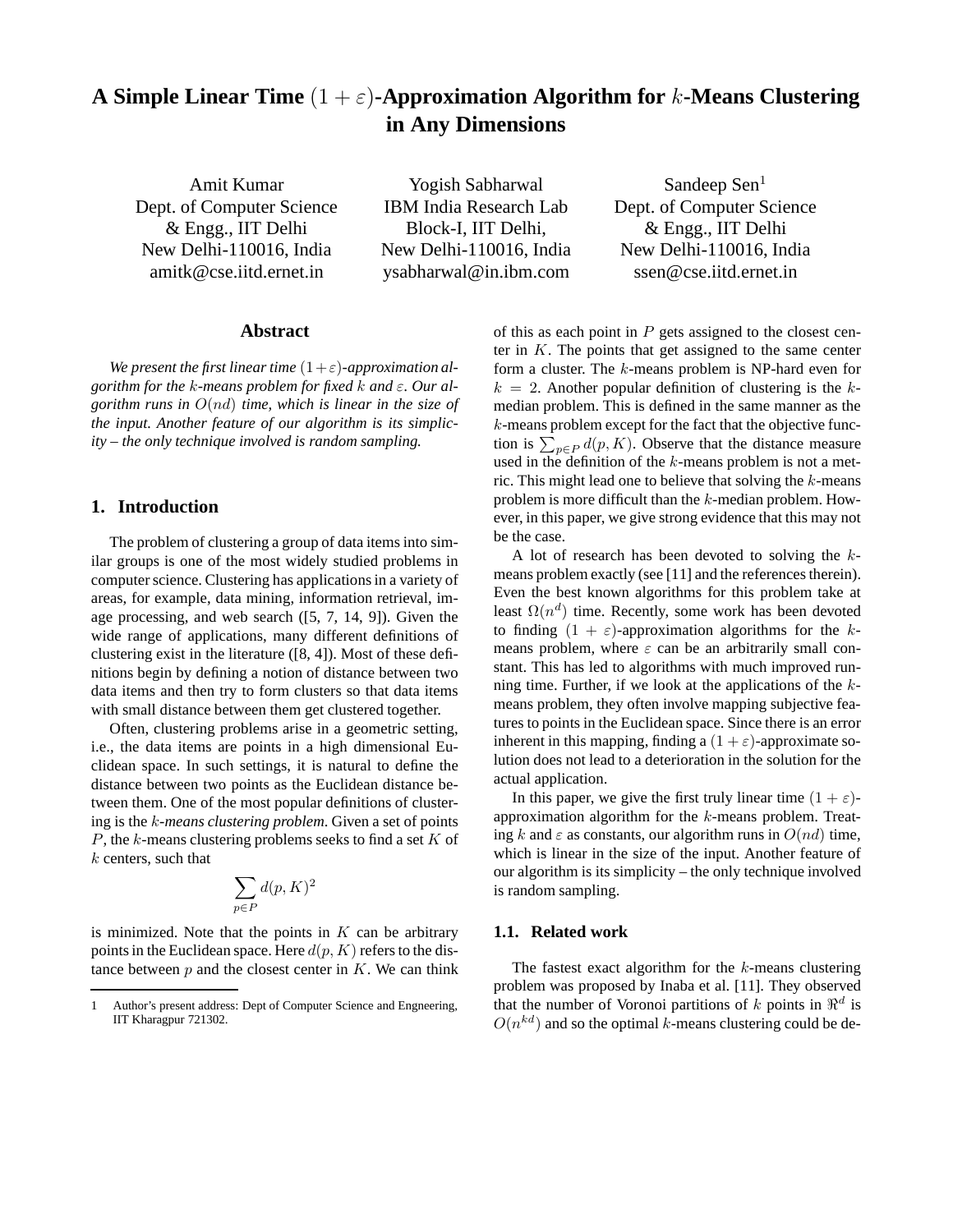termined exactly in time  $O(n^{kd+1})$ . They also proposed a randomized  $(1 + \varepsilon)$ -approximation algorithm for the 2means clustering problem with running time  $O(n/\varepsilon^d)$ .

Matousek [13] proposed a deterministic  $(1 + \varepsilon)$ approximation algorithm for the k-means problem with running time  $O(n\varepsilon^{-2k^2d}\log^kn)$ . Badoiu et al. [3] proposed a  $(1 + \varepsilon)$ -approximation algorithm for the k-median clustering problem with running time  $O(2^{(k/\varepsilon)^{O(1)}} d^{O(1)} n \log^{O(k)} n)$ . Their algorithm can be extended to get a  $(1 + \varepsilon)$ -approximation algorithm for the k-means clustering problem with a similar running time. de la Vega et al. [6] proposed a  $(1 + \varepsilon)$ -approximation algorithm for the k-means problem which works well for points in high dimensional points in high dimensions. The running time of this algorithm is  $O(g(k, \varepsilon) n \log^k n)$  where  $g(k,\varepsilon) = exp[(k^3/\varepsilon^8)(\ln(k/\varepsilon)\ln k]$ . Recently, Har-Peled et al. [10] proposed a  $(1 + \varepsilon)$ -approximation algorithm for the k-means clustering whose running time is  $O(n + k^{k+2} \varepsilon^{-(2d+1)k} \log^{k+1} n \log^k \frac{1}{\varepsilon})$ . Their algorithm is also fairly complicated and relies on several results in computational geometry that depend exponentially on the number of dimensions. So this is more suitable for low dimensions only.

There exist other definitions of clustering, for example, k-median clustering where the objective is to minimize the sum of the distances to the nearest center and k-center clustering, where the objective is to minimize the maximum distance (see  $[1, 2, 3, 10, 12]$  and references therein).

#### **1.2. Our contributions**

We present a linear time  $(1 + \varepsilon)$ -approximation algorithm for the k-means problem. Treating k and  $\varepsilon$  as constants, the running time of our algorithm is better in comparison to the previously known algorithms for this problem. However, the algorithm due to Har-Peled and Mazumdar [10] deserves careful comparison. Note that their algorithm, though linear in  $n$ , is not linear in the input size of the problem, which is  $dn$  (for n points in d dimensions). Therefore, their algorithm is better only for low dimensions; for  $d = \Omega(\log n)$ , our algorithm is much faster. Even use of Johnson-Lindenstraus lemma will not make the running time comparable as it has its own overheads. Many recent algorithms rely on techniques like exponential grid or scaling that have high overheads. For instance, normalizing with respect to minimum distance between points may incur an extra  $\Omega(n)$  cost per point depending on the computational model. In [3], the authors have used rounding techniques based on approximations of the optimal  $k$ -center value without specifying the cost incurred in the process. The techniques employed in our algorithm have no such hidden overheads.

The 2-means clustering problem has also generated enough research interest in the past. Our algorithm yields a  $(1 + \varepsilon)$ -approximation algorithm for the 2-means clustering problem with constant probability in time  $O(2^{(1/\varepsilon)^{O(1)}}dn)$ . This is the first dimension independent (in the exponent) algorithm for this problem that runs in linear time.

The basic idea of our algorithm is very simple. We begin with the observation of Inaba et. al. [11] that given a set of points, their centroid can be very well approximated by sampling a constant number of points and finding the centroid of this sample. So if we knew the clusters formed by the optimal solution, we can get good approximationsto the actual centers. Of course, we do not know this fact. However, if we sample  $O(k)$  points, we know that we will get a constant number of points from the largest cluster. Thus, by trying all subsets of constant size from this sample, we can essentially sample points from the largest cluster. In this way, we can estimate the centers of large clusters. However, in order to sample from the smaller clusters, we need to prune points from the larger clusters. This pruning has to balance two facts – we would not like to remove points from the smaller clusters and yet we want to remove enough points from the larger clusters.

Our algorithm appears very similar in spirit to that of Badiou et al. [3]. In fact both these algorithms begin with the same premise of random sampling. However, in order to sample from the smaller clusters, their algorithm has to guess the sizes of the smaller clusters and the distances between clusters. This causes an  $O(\log^k n)$  multiplicative factor in the running time of their algorithm. We completely avoid this extra factor by a much more careful pruning algorithm. Moreover this makes our algorithm considerably simpler.

# **2. Preliminaries**

Let P be a set of n points in the Euclidean space  $\mathbb{R}^d$ . Given a set of k points K, which we also denote as *centers*, define the  $k$ *-means* cost of P with respect to K,  $\Delta(P, K)$ , as

$$
\Delta(P, K) = \sum_{p \in P} d(p, K)^2,
$$

where  $d(p, K)$  denotes the distance between p and the closest point to  $p$  in K. The  $k$ −means problem seeks to find a set<sup>1</sup> K of size k such that  $\Delta(P, K)$  is minimized. Let  $\Delta_k(P)$  denote the cost of the optimal solution to the k−means problem with respect to P.

<sup>1</sup> In this paper we have addressed the unconstrained problem, where this set can consist of any k points in  $\mathbb{R}^d$ .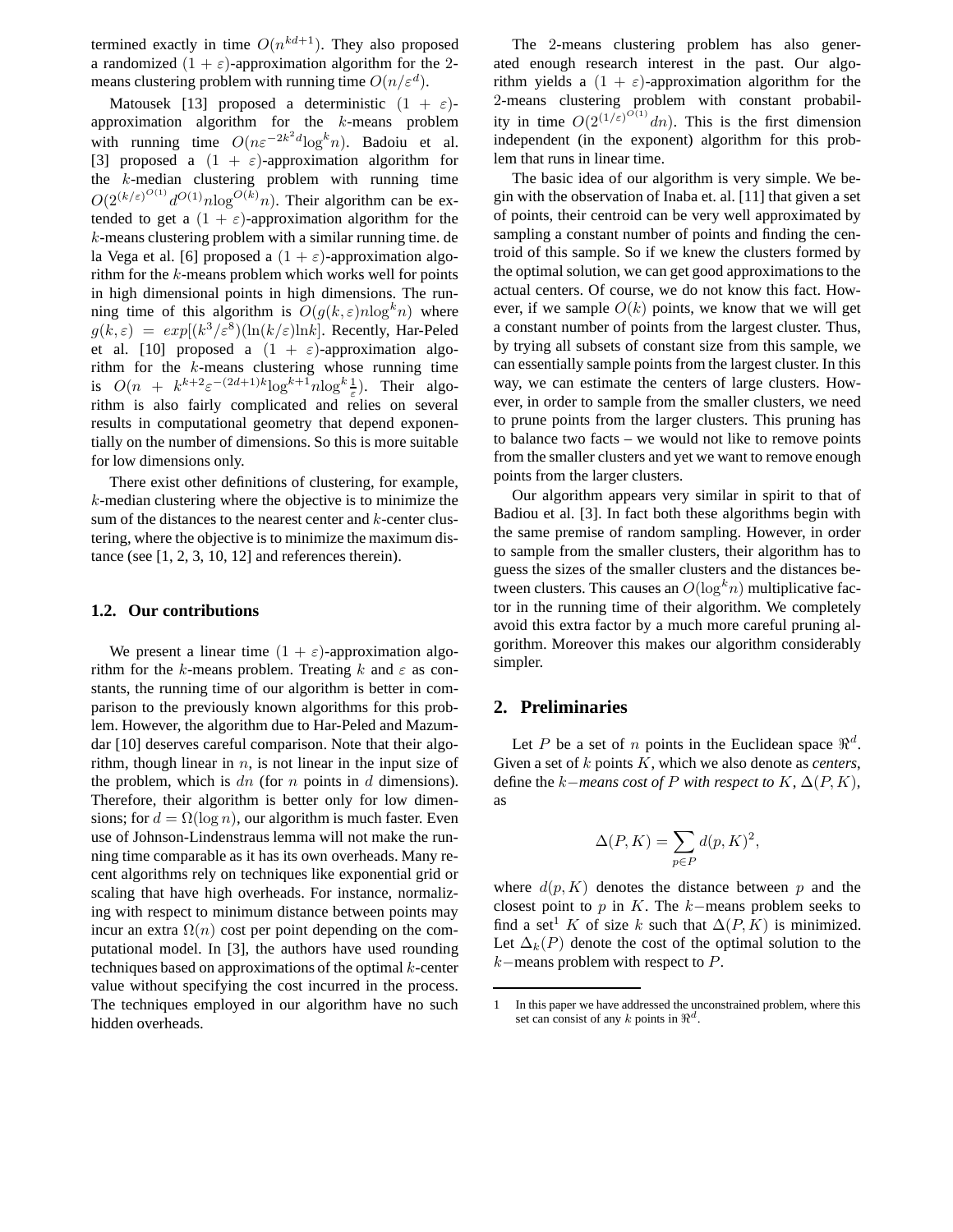If K happens to be a singleton set  $\{y\}$ , then we shall denote  $\Delta(P, K)$  by  $\Delta(P, y)$ . Similar comments apply when P is a singleton set.

**Definition 2.1.** We say that the point set P is  $(k, \varepsilon)$ *irreducible* if  $\Delta_{k-1}(P) \geq (1+32\varepsilon)\Delta_k(P)$ . Otherwise we say that the point set is  $(k, \varepsilon)$ -reducible.

Reducibility basically captures the fact that if instead of finding the optimal  $k$ -means solution, we find the optimal  $(k - 1)$ -means solution, we will still be close to the former solution. We now look at some properties of the 1-means problem.

### **2.1. Properties of the 1-means problem**

**Definition 2.2.** For a set of points P, define the *centroid*,  $c(P)$ , of P as the point  $\frac{\sum_{p \in P} p}{|P|}$  $\frac{p \in P P}{|P|}$ .

For any point  $x \in \mathbb{R}^d$ , it is easy to check that

$$
\Delta(P, x) = \Delta(P, c(P)) + |P| \cdot \Delta(c(P), x). \tag{1}
$$

From this we can make the following observation.

**Fact 2.1.** *Any optimal solution to the 1-means problem with respect to an input point set*  $P$  *chooses*  $c(P)$  *as the center.* 

We can also deduce an important property of any optimal solution to the  $k$ -means problem. Suppose we are given an optimal solution to the k-means problem with respect to the input P. Let  $K = \{x_1, \ldots, x_k\}$  be the set of centers constructed by this solution.  $K$  produces a partitioning of the point set P into K clusters, namely,  $P_1, \ldots, P_K$ .  $P_i$ is the set of points for which the closest point in  $K$  is  $x_i$ . In other words, the clusters correspond to the points in the Voronoi regions in  $\mathbb{R}^d$  with respect to K. Now, Fact 2.1 implies that  $x_i$  must be the centroid of  $P_i$  for all i.

Since we will be interested in fast algorithms for computing good approximations to the  $k$ -means problem, we first consider the case  $k = 1$ . Inaba et. al. [11] showed that the centroid of a small random sample of points in  $P$  can be a good approximation to  $c(P)$ .

**Lemma 2.2. [11]** *Let* T *be a set of* m *points obtained by independently sampling* m *points uniformly at random from a point set P. Then, for any*  $\delta > 0$ *,* 

$$
\Delta(S, c(T)) \quad < \quad \left(1 + \frac{1}{\delta m}\right) \Delta_1(P)
$$

*holds* with *probability at least*  $1 - \delta$ *.* 

Therefore, if we choose m as  $\frac{2}{\varepsilon}$ , then with probability at least 1/2, we get a  $(1 + \varepsilon)$ -approximation to  $\Delta_1(P)$  by taking the center as the centroid of  $T$ . Thus, a constant size sample can quickly yield a good approximation to the optimal 1-means solution.

Suppose  $P'$  is a subset of  $P$  and we want to get a good approximation to the optimal 1-means for the point set  $P'$ . Following lemma 2.2, we would like to sample from  $P'$ . But the problem is that  $P'$  is not explicitly given to us. The following lemma states that if the size of  $P'$  is close to that of P, then we can sample a slightly larger set of points from P and hopefully this sample would contain enough random samples from  $P'$ . Let us define things more formally first. Let  $P$  be a set of points and  $P'$  be a subset of  $P$  such that  $|P'| \ge \beta |P|$ , where  $\beta$  is a constant between 0 and 1. Suppose we take a sample *S* of size  $\frac{4}{\beta \varepsilon}$  from *P*. Now we consider all possible subsets of size  $\frac{2}{\varepsilon}$  of *S*. For each of these subsets S', we compute its centroid  $c(S')$ , and consider this as a potential center for the 1-means problem instance on P'. In other words, we consider  $\Delta(P', c(S'))$  for all such subsets  $S'$ . The following lemma shows that one of these subsets must give a close enough approximation to the optimal 1-means solution for  $P'$ .

**Lemma 2.3.** *(Superset Sampling Lemma) The following event happens with constant probability*

$$
\min_{S': S' \subset S, |S'| = \frac{2}{\varepsilon}} \Delta(P', c(S')) \le (1 + \varepsilon) \Delta_1(P')
$$

*Proof.* With constant probability, S contains at least  $\frac{2}{\varepsilon}$ points from  $P'$ . The rest follows from Lemma 2.2.

We use the standard notation  $\mathcal{B}(p,r)$  to denote the open ball of radius  $r$  around a point  $p$ .

We assume the input parameter  $\varepsilon$  for the approximation factor satisfies  $0 < \varepsilon \leq 1$ .

# **3. A linear time algorithm for 2-means clustering**

Before considering the  $k$ -means problem, we consider the 2-means problem. This contains many of the ideas inherent in the more general algorithm. So it will make it easier to understand the more general algorithm.

**Theorem 3.1.** *Given a point set*  $P$  *of size*  $n$  *in*  $\mathbb{R}^d$ *, there exists an algorithm which produces*  $a(1+\varepsilon)$ *-approximation to the optimal 2-means solution on the point set* P *with constant probability. Further, this algorithm runs in time*  $O(2^{(1/\varepsilon)^{O(1)}}dn)$ .

*Proof.* Let  $\alpha = \varepsilon/64$ . We can assume that P is  $(2, \alpha)$ irreducible. Indeed suppose P is  $(2, \alpha)$ -reducible. Then  $\Delta_1(P) \leq (1 + \varepsilon/2) \Delta_2(P)$ . We can get a solution to the 1-means problem for  $P$  by computing the centroid of P in  $O(nd)$  time. The cost of this solution is at most  $(1 + \varepsilon/2)\Delta_2(P)$ . Thus we have shown the theorem if P is  $(2, \alpha)$ -reducible.

Consider an optimal 2-means solution for P. Let  $c_1$  and  $c_2$  be the two centers in this solution. Let  $P_1$  be the points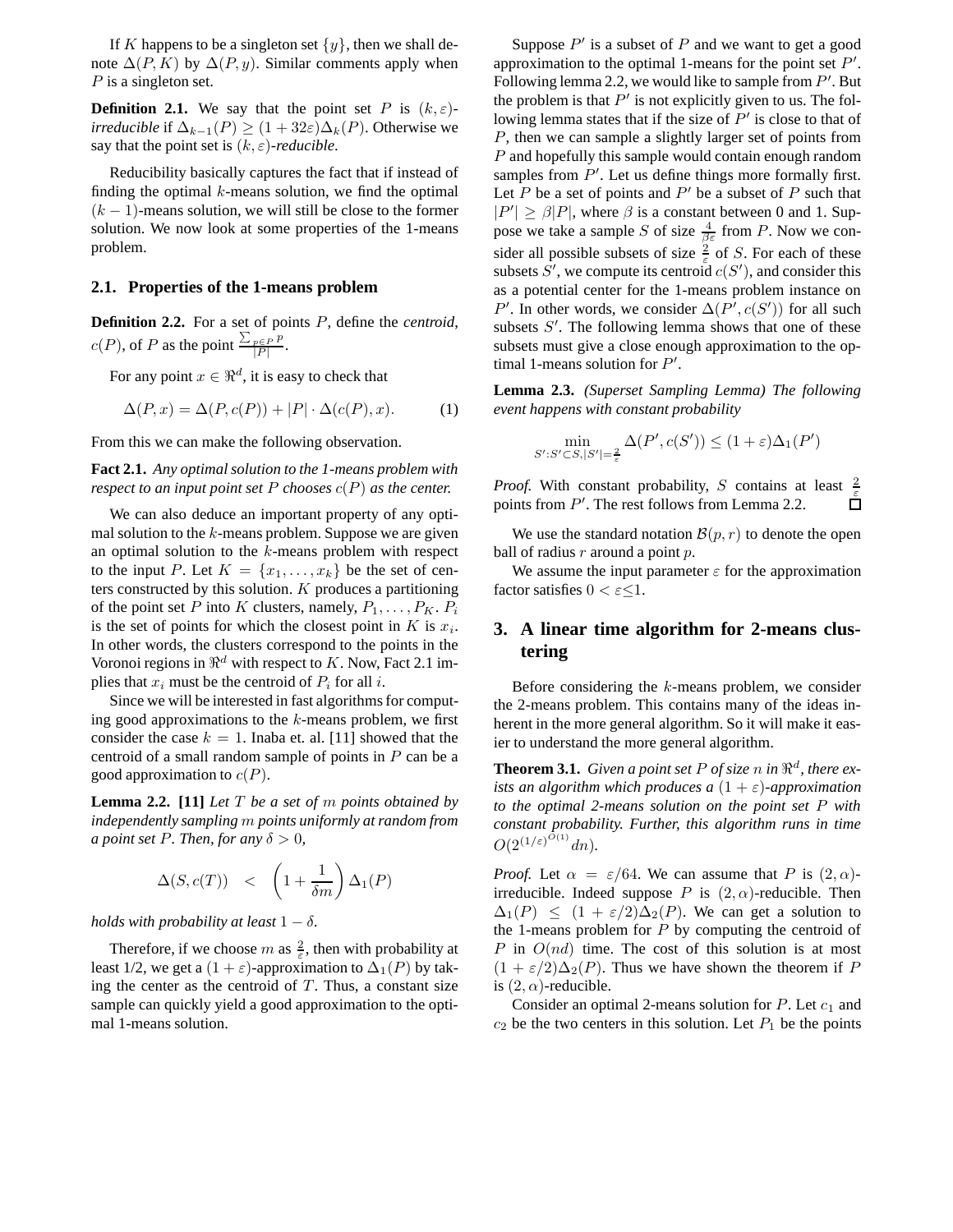which are closer to  $c_1$  than  $c_2$  and  $P_2$  be the points closer to  $c_2$  than  $c_1$ . So  $c_1$  is the centroid of  $P_1$  and  $c_2$  that of  $P_2$ . Without loss of generality, assume that  $|P_1| \geq |P_2|$ .

Since  $|P_1| \geq |P|/2$ , Lemma 2.3 implies that if we sample a set S of size  $O\left(\frac{1}{\varepsilon}\right)$  from P and look at the set of centroids of all subsets of S of size  $\frac{2}{\varepsilon}$ , then at least one of these centroids, call it  $c'_1$  has the property that  $\Delta(P_1, c'_1) \leq$  $(1 + \alpha)\Delta(P_1, c_1)$ . Since our algorithm is going to cycle through all such subsets of  $S$ , we can assume that we have found such a point  $c'_1$ .

Let the distance between  $c_1$  and  $c_2$  be t, i.e.,  $d(c_1, c_2) =$ t.

**Lemma 3.2.**  $d(c_1, c'_1) \le t/4$ .

*Proof.* Suppose  $d(c_1, c'_1) > t/4$ . Equation (1) implies that

$$
\Delta(P_1, c'_1) - \Delta(P_1, c_1) = |P_1| \Delta(c_1, c'_1) \ge \frac{t^2 |P_1|}{16}.
$$

But we also know that left hand side is at most  $\alpha\Delta(P_1, c_1)$ . Thus we get  $t^2|P_1| \leq 16\alpha\Delta(P_1, c_1)$ .

Applying Equation (1) once again, we see that

$$
\Delta(P_1, c_2) = \Delta(P_1, c_1) + t^2 |P_1| \le (1 + 16\alpha)\Delta(P_1, c_1).
$$

Therefore,  $\Delta(P, c_2) \leq (1 + 16\alpha)\Delta(P_1, c_1) +$  $\Delta(P_2, c_2) \leq (1 + 16\alpha)\Delta_2(P)$ . This contradicts the fact that P is  $(2, \alpha)$ -irreducible.  $\Box$ 

Now consider the ball  $\mathcal{B}(c'_1, t/4)$ . The previous lemma implies that this ball is contained in the ball  $\mathcal{B}(c_1,t/2)$  of radius  $t/2$  centered at  $c_1$ . So  $\mathcal{B}(c'_1, t/4)$  is contained in  $P_1$ . Since we are looking for the point  $c_2$ , we can delete the points in this ball and hope that the resulting point set has a good fraction of points from  $P_2$ .

This is what we prove next. Let  $P'_1$  denote the point set  $P_1 - B(c_1', t/4)$ . Let  $P'$  denote  $P'_1 \cup P_2$ . As we noted above  $P_2$  is a subset of  $P'$ .

**Claim 3.3.**  $|P_2| \ge \alpha |P'_1|$ 

*Proof.* Suppose not, i.e.,  $|P_2| \le \alpha |P'_1|$ . Notice that

$$
\Delta(P_1, c'_1) \ge \Delta(P'_1, c'_1) \ge \frac{t^2|P'_1|}{16}.
$$

Since  $\Delta(P_1, c_1') \leq (1 + \alpha) \Delta(P_1, c_1)$ , it follows that

$$
t^2|P_1'| \le 16(1+\alpha)\Delta(P_1, c_1) \tag{2}
$$

So,

$$
\Delta(P, c_1) = \Delta(P_1, c_1) + \Delta(P_2, c_1) \n= \Delta(P_1, c_1) + \Delta(P_2, c_2) + t^2 |P_2| \n\leq \Delta(P_1, c_1) + \Delta(P_2, c_2) \n+ 16\alpha(1 + \alpha)\Delta(P_1, c_1) \n\leq (1 + 32\alpha)\Delta(P_1, c_1) + \Delta(P_2, c_2) \n\leq (1 + 32\alpha)\Delta_2(P),
$$

where the second equation follows from (1), while third inequality follows from (2) and the fact  $|P_2| \le \alpha |P_1'|$ . But this contradicts the fact that P is  $(2, \alpha)$ -irreducible. This proves the claim. □

The above claim combined with Lemma 2.2 implies that if we sample  $O\left(\frac{1}{\alpha^2}\right)$  points from P', and consider the centroids of all subsets of size  $\frac{2}{\alpha}$  in this sample, then with constant probability we shall get a point  $c'_2$  for which  $\Delta(P_2, c'_2) \leq (1+\alpha)\Delta(P_2, c_2)$ . Thus, we get the centers  $c'_1$ and  $c_2'$  which satisfy the requirements of our lemma.

The only problem is that we do not know the value of the parameter  $t$ . We will somehow need to guess this value and yet maintain the fact that our algorithm takes only linear amount of time.

We can assume that we have found  $c'_1$  (this does not require any assumption on  $t$ ). Now we need to sample from  $P'$  (recall that  $P'$  is the set of points obtained by removing the points in P distant at most  $t/4$  from  $c'_1$ ). Suppose we know the parameter *i* such that  $\frac{n}{2^i} \leq |P'| \leq \frac{n}{2^{i-1}}$ .

Consider the points of  $P$  in descending order of distance from  $c'_1$ . Let  $Q'_i$  be the first  $\frac{n}{2^{i-1}}$  points in this sequence. Notice that  $P'$  is a subset of  $Q_i^{\tau}$  and  $|P'| \ge |Q_i'|/2$ . Also we can find  $Q_i'$  in linear time (because we can locate the point at position  $\frac{n}{2^{i-1}}$  in linear time). Since  $|P_2| \ge \alpha |P'|$ , we see that  $|P_2| \ge \alpha |Q_i'|/2$ . Thus, Lemma 2.2 implies that it is enough to sample  $O\left(\frac{1}{\alpha^2}\right)$  points from  $Q_i'$  to locate  $c_2'$  (with constant probability of course).

But the problem with this scheme is that we do not know the value  $i$ . One option is try all possible values of  $i$ , which will imply a running time of  $O(n \log n)$  (treating the terms involving  $\alpha$  and d as constant). Also note that we cannot use approximate range searching because preprocessing takes  $O(n \log n)$  time.

We somehow need to combine the sampling and the idea of guessing the value of  $i$ . Our algorithm proceeds as follows. It tries values of i in the order  $0, 1, 2, \ldots$  In iteration *i*, we find the set of points  $Q'_i$ . Note that  $Q'_{i+1}$  is a subset of  $Q'_i$ . In fact  $Q'_{i+1}$  is the half of  $Q'_i$  which is farther from  $c'_1$ . So in iteration  $(i+1)$ , we can begin from the set of points  $Q_i'$ (instead of  $P'$ ). We can find the candidate point  $c'_2$  by sampling from  $Q'_{i+1}$ . Thus we can find  $Q'_{i+1}$  in time linear in  $|Q'_{i+1}|$  only.

Further in iteration i, we also maintain the sum  $\Delta(P Q'_i, c'_1$ ). Since  $\Delta(P - Q'_{i+1}, c'_1) = \Delta(P - Q'_i, c'_1) + \Delta(Q'_i Q'_{i+1}, c'_{1}$ ), we can compute  $\Delta(P - Q'_{i+1}, c'_{1})$  in iteration  $i + 1$  in time linear in  $Q'_{i+1}$ . This is needed because when we find a candidate  $c'_2$  in iteration  $i + 1$ , we need to compute the 2-means solution when all points in  $P - Q'_i$  are assigned to  $c'_1$  and the points in  $Q'_i$  are assigned to the nearer of  $c'_1$  and  $c'_2$ . We can do this in time linear in  $|Q'_{i+1}|$  if we maintain the quantities  $\Delta(P - Q'_i, c'_1)$  for all *i*.

Thus, we see that iteration i takes time linear in  $|Q'_i|$ . Since  $|Q'_i|$ 's decrease by a factor of 2, the overall running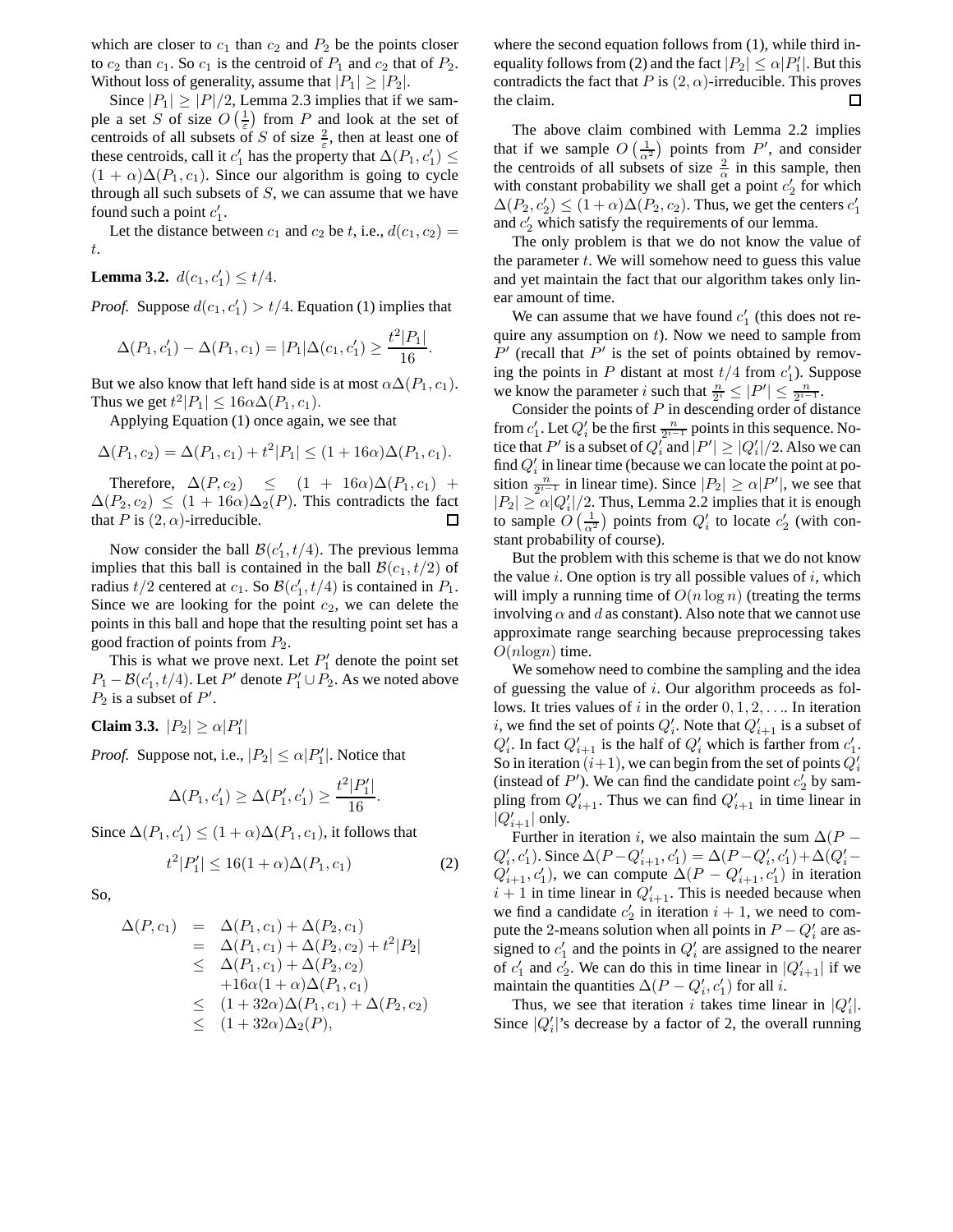time for a given value of  $c'_1$  is  $O(2^{(1/\alpha)^{O(1)}}dn)$ . Since the number of possible candidates for  $c'_1$  is  $O(2^{(1/\alpha)^{O(1)}})$ , the running time is as stated.

**Claim 3.4.** *The cost,* ∆*, reported by the algorithm satisfies*  $\Delta_2(P) \leq \Delta \leq (1+\alpha)\Delta_2(P).$ 

*Proof.*  $\Delta_2(P) \leq \Delta$  is obvious as we are associating each point with one of the 2 centers being reported and accumulating the corresponding cost. Now, consider the case when we have the candidate center set where each center is a  $(1 + \alpha)$ -approximate centroid of it's respective cluster. As we are associating each point to the approximate centroid of the corresponding cluster or a center closer than it, it follows that  $\Delta \leq (1 + \alpha) \Delta_2(P)$ . If we report the minimum cost clustering,  $C$ , then since the actual cost of the clustering (due to the corresponding Voronoi partitioning) can only be better than the cost that we report (because we associate some points with approximate centroids of corresponding cluster rather than the closest center), we have  $\Delta(\mathcal{C}) \leq \Delta \leq (1+\alpha)\Delta_2(P).$ 

This proves the theorem.

# **4. A linear time algorithm for** k**-means clustering**

We now present the general  $k$ -means algorithm. We first present a brief outline of the algorithm.

# **4.1. Outline**

Our algorithm begins on the same lines as the 2-means algorithm. Again, we can assume that the solution is irreducible, i.e., removing one of the centers does not create a solution which has cost within a small factor of the optimal solution. Consider an optimal solution which has centers  $c_1, \ldots, c_k$  and which correspondingly partitions the point set P into clusters  $P_1, \ldots, P_k$ . Assume that  $|P_1| \geq$  $\cdots \geq |P_k|$ . Our goal again will be to find approximations  $c'_1, \ldots, c'_k$  to  $c_1, \ldots, c_k$  respectively.

Suppose we have found centers  $c'_1, \ldots, c'_i$ . Suppose  $t$  is the distance between the closest pair of centroids  $\{c_1, \ldots, c_i\}$  and  $\{c_{i+1}, \ldots, c_k\}$ . As in the case of  $k = 2$ , we can show that the points at distant at most  $t/4$  from  $\{c'_1, \ldots, c'_i\}$  get assigned to  $c_1, \ldots, c_i$  by the optimal solution. So, we can delete these points. Now we can show that among the remaining points, the size of  $P_{i+1}$  is significant. Therefore, we can use random sampling to obtain a center  $c'_{i+1}$  which is a pretty good estimate of  $c_{i+1}$ . Of course we do not know the value of  $t$ , and so a naive implementation of this idea gives an  $O(n(\log n)^k)$  time algorithm.

**Algorithm** k-means( $P, k, \varepsilon$ ) **Inputs :** Point set P, Number of clusters  $k$ , Approximation ratio  $\varepsilon$ . **Output :** *k*-means clustering of *P*. 1. For  $i = 1$  to  $k$  do Obtain the clustering **Irred-k-means** $(P, i, i, \phi, \varepsilon/64k, 0)$ . 2. Return the clustering which has minimum cost.



So far the algorithm looks very similar to the  $k = 2$ case. But now we want to modify it to a linear time algorithm. This is where the algorithm gets more involved. As mentioned above, we can not guess the parameter  $t$ . So we try to guess the size of the point set obtained by removing the balls of radius  $t/4$  around  $\{c_1, \ldots, c_i\}$ . So we work with the remaining point set with the hope that the time taken for this remaining point set will also be small and so the overall time will be linear. Although similar in spirit to the  $k = 2$ case, we still need to prove some more details in this case. Now, we describe the actual  $k$ -means algorithm.

### **4.2. The algorithm**

□  $\Box$ 

> The algorithm is described in Figures 1 and 2. Figure 1 is the main algorithm. The inputs are the point set  $P$ ,  $k$  and an approximation factor  $\varepsilon$ . Let  $\alpha$  denote  $\varepsilon/64k$ . The algorithm k-means $(P, k, \varepsilon)$  tries to find the highest i such that P is  $(i, \alpha)$ -irreducible. Essentially we are saying that it is enough to find  $i$  centers only. Since we do not know this value of  $i$ , the algorithm tries all possible values of  $i$ .

> We now describe the algorithm **Irred-**k**means** $(Q, m, k, C, \alpha, \text{Sum})$ . We have found a set C of  $k-m$  centers already. The points in  $P-Q$  have been assigned to  $C$ . We need to assign the remaining points in  $Q$ . The case  $m = 0$  is clear. In step 2, we try to find a new center by the random sampling method. This will work provided a good fraction of the points in Q do not get assigned to  $C$ . If this is not the case then in step 3, we assign half of the points in  $Q$  to  $C$  and call the algorithm recursively with this reduced point set. For the base case, when  $|C| = 0$ , as  $P_1$  is the largest cluster, we require to sample only  $O(k/\alpha)$  points. This is tackled in Step 2. Step 3 is not performed in this case, as there are no centers.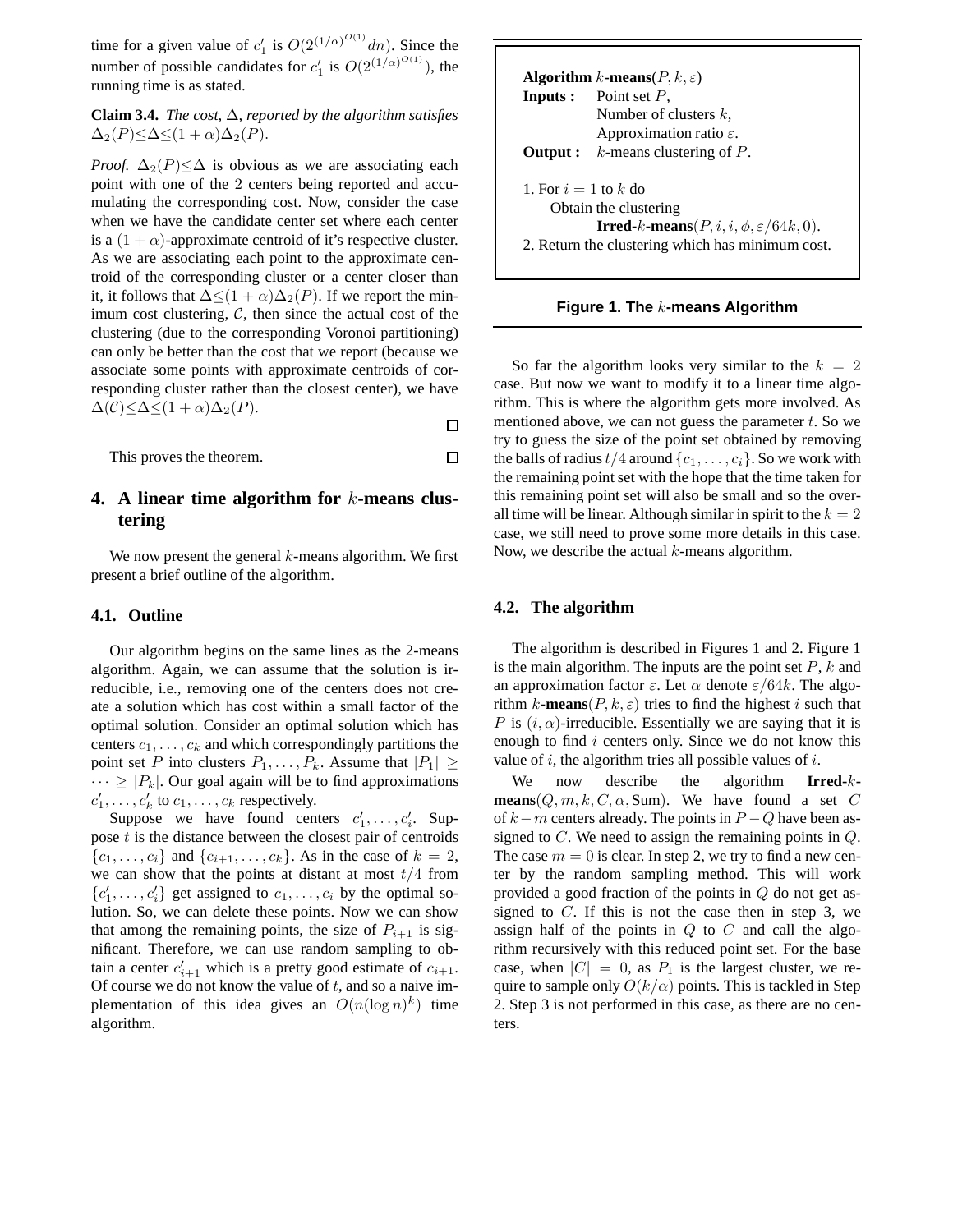**Algorithm Irred-** $k$ -means $(Q, m, k, C, \alpha, \text{Sum})$ **Inputs** Q: Remaining point set m: number of cluster centers yet to be found k: total number of clusters C: set of  $k - m$  cluster centers found so far  $\alpha$ : approximation factor Sum: the cost of assigning points in  $P - Q$  to the centers in C **Output** The clustering of the points in Q in k clusters. 1. If  $m = 0$ Assign the points in Q to the nearest centers in C.  $Sum = Sum + The clustering cost of Q.$ Return the clustering. 2. (a) Sample a set S of size  $O\left(\frac{k}{\alpha^2}\right)$  from  $Q$ . (b) For each set subset S' of S of size  $O\left(\frac{1}{\alpha}\right)$  do Compute the centroid  $c$  of  $S'$ . Obtain the clustering **Irred-k-means** $(Q, m-1, k, C \cup \{c\}, \alpha, \text{Sum}).$ 3. (a) Consider the points in  $Q$  in ascending order of distance from C. (b) Let U be the first  $|Q|/2$  points in this sequence. (c) Assign the points in  $U$  to the nearest centers in  $C$ . (d) Sum = Sum + The clustering cost of U. (e) Compute the clustering **Irred-** $k$ **-means** $(Q - U, m, k, C, \alpha, \text{Sum})$ . 4. Return the clustering which has minimum cost.

#### **Figure 2. The irreducible** k**-means algorithm**

#### **4.3. Correctness and running time**

**Theorem 4.1.** *Suppose a point set*  $P$  *is*  $(k, \alpha)$ *-irreducible. Then the algorithm* **Irred-** $k$ **-means** $(P, k, k, \emptyset, \alpha, 0)$  *returns a* k-means solution on input P of cost at most  $(1+\alpha)\Delta_k(P)$ with probability  $\gamma^k$ , where  $\gamma$  is a constant, independent of  $k$ *and*  $\varepsilon$ *.* 

*Proof.* Consider an optimal k-means solution on input P. Let the centers be  $\{c_1, \ldots, c_k\}$  and let these partition the point set P into clusters  $P_1, \ldots, P_k$  respectively. The only source of randomization in our algorithm is the invocations to the superset sampling lemma (Lemma 2.3). Recall that the desired event in the superset sampling lemma happens with constant probability. For ease of exposition, we shall assume that this desired event in fact always happens when we invoke this lemma. At the end of this proof, we will compute the actual probability with which our algorithm succeeds. Thus, unless otherwise stated, we assume that the

desired event in the superset sampling lemma always happens.

Observe that when we call **Irred-**k**-means** with input  $(P, k, k, \emptyset, \alpha, 0)$ , it gets called recursively again several times (although with different parameters). Let  $C$  be the set of all calls to **Irred-**k**-means** when we start it with input  $(P, k, k, \emptyset, \alpha, 0)$ . Let  $C_i$  be those calls in C in which the parameter  $C$  (i.e., the set of centers already found) has size i.

For all values of  $i$ , our algorithm shall maintain the following invariant :

**Invariant :** The set  $C_i$  contains a call in which the list of parameters  $(Q, m, k, C, \alpha, Sum)$  has the following properties :

- (1) Let  $C = \{c'_1, \ldots, c'_i\}$ . Then for  $j = 1, \ldots, i$ ,  $\Delta(P_j, c'_j) \leq (1+\alpha)\Delta(P_j, c_j).$
- (2) The set  $P Q$  is a subset of  $P_1 \cup \cdots \cup P_i$ .

Clearly, if we show that the invariant holds for  $i = k$ , then we are done. It holds trivially for  $i = 0$ . Suppose the invariant holds for some fixed  $i$ . We shall show that the invariant holds for  $(i + 1)$  as well.

Since the invariant holds for  $i$ , there exist parameter lists in  $C_i$  which satisfy the invariant mentioned above. Among such parameter lists, choose a list  $(Q, m, k, C, \alpha, Sum)$  for which  $|Q|$  is smallest. Consider the closest pair of centers between the sets  $\{c_1, \ldots, c_i\}$  and  $\{c_{i+1}, \ldots, c_k\}$  – let these centers be  $c_r$  and  $c_l$  respectively. Let  $t = d(c_r, c_l)$ .

**Lemma 4.2.** *Let S be the set of points*  $\mathcal{B}(c'_1, t/4) \cup \cdots \cup$  $\mathcal{B}(c'_i,t/4)$ , i.e., the points which are distant at most  $t/4$  from  ${c'_1, \ldots, c'_i}$ . *Then S is contained in*  $P_1 \cup \cdots \cup P_i$ . *Further,*  $P-S$  contains at most  $|P_{i+1}|/\alpha$  points of  $P_1\cup\cdots\cup P_i.$ 

*Proof.* Suppose for the sake of contradiction that  $P_i$  contains a point from  $S, j > i$ . Say  $P_j$  contains a point x of  $\mathcal{B}(c'_q,t/4), q \leq i.$ 

**Claim 4.3.**  $d(c_q, c'_q) \ge t/4$ .

*Proof.* Suppose not. Then distance between  $d(c_q, x) < t/2$ . Note that  $x$  is assigned to the center closest to it. So,  $d(c_j, x) \leq d(c_q, x) < t/2$ . So,  $d(c_j, c_q) < t$ , which is a contradiction. П

We know that  $\Delta(P_q, c'_q) \leq (1 + \alpha) \Delta(P_q, c_q)$ . But we know from equation (1) that  $\Delta(P_q, c'_q) = \Delta(P_q, c_q) +$  $|P_q|d(c_q, c'_q)^2$ . Thus we get

$$
|P_q|d(c_q, c'_q)^2 \le \alpha \Delta(P_q, c_q). \tag{3}
$$

Now observe that  $d(c_q, c_j) \leq d(c_q, c'_q) + d(c'_q, x) +$  $d(x, c_j)$ . Also,  $d(x, c_j) \leq d(x, c_q) \leq d(x, c'_q) + d(c_q, c'_q)$ . Thus, we get  $d(c_q, c_j) \le 2d(c'_q, x) + 2d(c_q, c'_q)$ . From the claim above, we get  $d(c_q, c_j) \leq 4d(c_q, c'_q)$ . But suppose we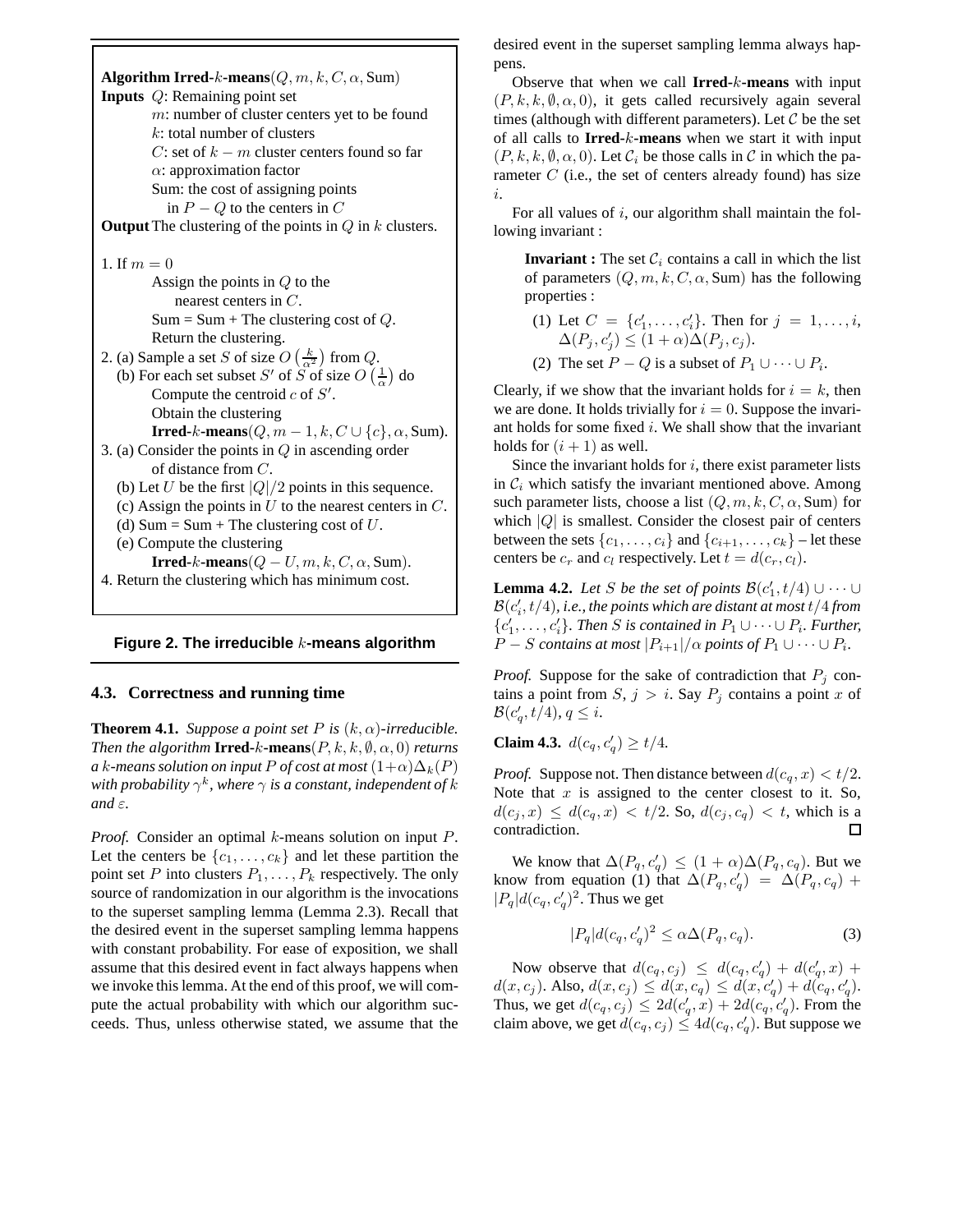assign all the points in  $P_q$  to  $c_j$ . Let us compute the cost of doing this.

$$
\Delta(P_q, c_j) = \Delta(P_q, c_q) + |P_q|d(c_q, c_j)^2 \leq \Delta(P_q, c_q) + 16|P_q|d(c_q, c'_q)^2 \leq (1 + 16\alpha)\Delta(P_q, c_q)
$$

where the last inequality follows from the equation (3). But this violates the condition that P is  $(k, \alpha)$ -irreducible. So, S is contained in  $P_1 \cup \cdots \cup P_i$ .

Recall that the closest pair of centers between  $\{c_1, \ldots, c_i\}$  and  $\{c_{i+1}, \ldots, c_k\}$  are  $c_r$  and  $c_l$  respectively. Suppose  $P-S$  contains more than  $|P_l|/\alpha$  points of  $P_1 \cup \cdots \cup P_i$ . In that case, these points are assigned to centers at distance at least  $t/4$ . It follows that the cost of the optimal solution  $\Delta_k(P)$  is at least  $\frac{t^2|P_1|}{16\alpha}$ . In other words,  $t^2|P_l| \leq 16\alpha \Delta_k(P)$ . But then if we assign all the points in  $P_l$  to  $c_r$ , the cost increases by at most  $16\alpha\Delta_k(P)$ , which implies that P is  $(k, \alpha)$ -reducible, a contradiction. This proves the lemma. □

Recall that we are looking at the parameter list  $(Q, m, k, C, \alpha, Sum)$  which satisfies the invariant for i. As in the Lemma above, let  $S$  denote the point set  $\mathcal{B}(c'_1,t/4) \cup \cdots \cup \mathcal{B}(c'_i,t/4)$ . Let  $P'$  denote  $P-S$ . We know that  $P_{i+1} \cup \cdots \cup P_k$  is contained in  $P' \cap Q$ .

**Claim 4.4.**  $|P_{i+1}| \geq \frac{\alpha}{k} |P'|$ .

*Proof.* By the Lemma above, there are at most  $|P_{i+1}|/\alpha$  elements of  $P_1 \cup ... \cup P_i$  in  $P'$ . So  $|P'| \leq |P_{i+1}| / \alpha + |P_{i+1}| +$ ... +  $|P_k| \leq |P_{i+1}|/\alpha + k|P_{i+1}| \leq \frac{k}{\alpha}|P_{i+1}|.$  $\Box$ 

It follows that  $|P_{i+1}| \geq \frac{\alpha}{k} |P' \cap Q|$ . So, if we knew P', then using Lemma 2.3, we can get a point  $c'_{i+1}$  which is a close approximation to  $c_{i+1}$  by sampling  $O(k/\alpha^2)$  points from  $P' \cap Q$ . But of course we do not know  $P'$ .

**Lemma 4.5.**  $|P' \cap Q| \geq |Q|/2$ .

*Proof.* Suppose not, i.e.,  $|P' \cap Q| \leq |Q|/2$ .

**Claim 4.6.** *Consider the points in* Q *sorted in ascending order of the distance from* C*. Let* U *be the first* |Q|/2 *points in this order. Then*  $U$  *does not contain a point of*  $P' \cap Q$ *.* 

*Proof.* Suppose  $x \in P'$  and  $y \in P - P'$ . Then we claim that y is closer to C than x is. Indeed, by definition of  $P'$ , there is a center  $c \in \{c_1, \ldots, c_i\}$  such that  $d(c, y) \leq t/4$ . If x were closer to  $C$  than  $y$  is, then there is a center in  ${c_1, \ldots, c_i}$  whose distance from x is at most  $t/4$ . But then  $x \in P - P'$ , a contradiction. □

So, if U is as defined in the claim above, then  $P' \cap Q$  is a subset of  $Q-U$ . Since  $P_{i+1} \cup \cdots \cup P_k$  is contained in  $P' \cap Q$ (because of Lemma 4.2 and the fact that  $Q$  is in the parameter list which satisfies the invariant for  $i$ ), it follows that

 $P_{i+1} \cup \cdots \cup P_k$  is a subset of  $Q - U$ . Thus, the parameter list  $(Q-U, C, k, m, \alpha,$  Sum) which is formed in Step(e) of the algorithm satisfies the invariant for  $i$  as well, i.e., it is in  $C_i$ . But this violates the fact that  $(Q, C, k, m, \alpha, Sum)$ was the parameter list satisfying the invariant for  $i$  in  $C_i$  for which  $|Q|$  is smallest. This proves the lemma.  $\Box$ 

The lemma above implies that  $|P' \cap Q| \geq |Q|/2$ . Combined with Claim 4.4, we get  $|P_{i+1}| \geq \frac{\alpha |Q|}{4k}$  $\frac{4|Q|}{4k}$ . The superset sampling lemma combined with the claim above imply that by sampling  $O(k/\alpha^2)$  points from Q, we shall get a point  $c'_{i+1}$  such that  $\Delta(P_{i+1}, c'_{i+1}) \leq (1+\alpha)\Delta(P_{i+1}, c_{i+1})$ . This is the case handled by the step 2(b) in the algorithm **Irred**k**-means**. In this case the algorithm is called again with parameters  $(Q, m-1, k, C \cup \{c_{i+1}'\}, \alpha, \text{Sum})$ . It is easy to see now that this parameter list satisfies the invariant for  $i + 1$ . Thus we have shown that the invariant holds for all values of i.

As we mentioned earlier, a parameter list  $(Q, m, k, C, \alpha, Sum)$  which satisfies the invariant for  $i = k$  has the desired centers in C.

**Claim 4.7.** *The cost,* ∆*, reported by the algorithm satisfies*  $\Delta_k(P) \leq \Delta \leq (1+\alpha)\Delta_k(P).$ 

*Proof.*  $\Delta_k(P) \leq \Delta$  is obvious as we are associating each point with one of the k centers being reported and accumulating the corresponding cost. Now, consider the case when we have the candidate center set where each center is a  $(1 + \alpha)$ -approximate centroid of it's respective cluster. As we are associating each point to the approximate centroid of the corresponding cluster or a center closer than it, it follows that  $\Delta \leq (1 + \alpha) \Delta_k(P)$ . If we report the minimum cost clustering,  $C$ , then since the actual cost of the clustering (due to the corresponding Voronoi partitioning) can only be better than the cost that we report (because we associate some points with approximate centroids of corresponding cluster rather than the closest center), we have  $\Delta(\mathcal{C}) \leq \Delta \leq (1+\alpha)\Delta_k(P).$ 

This proves the correctness of our algorithm. We just need to calculate the probability with which the algorithm is called with such a parameter list.

Note that the only source of randomness in **Irred-**k**means** is in the Step 2(a). The sampling gives the desired result with constant probability (according to Lemma 2.3). Further each time we execute Step 2, we decrease  $m$  by 1. So, in any sequence of successive recursive calls, there can be at most  $k$  invocations of Step 2. Now, we have just shown that there is a parameter list in  $\mathcal{C}_k$  for which C contains a set of centers close to the optimal clusters. Let us look at the sequence of recursive calls which have resulted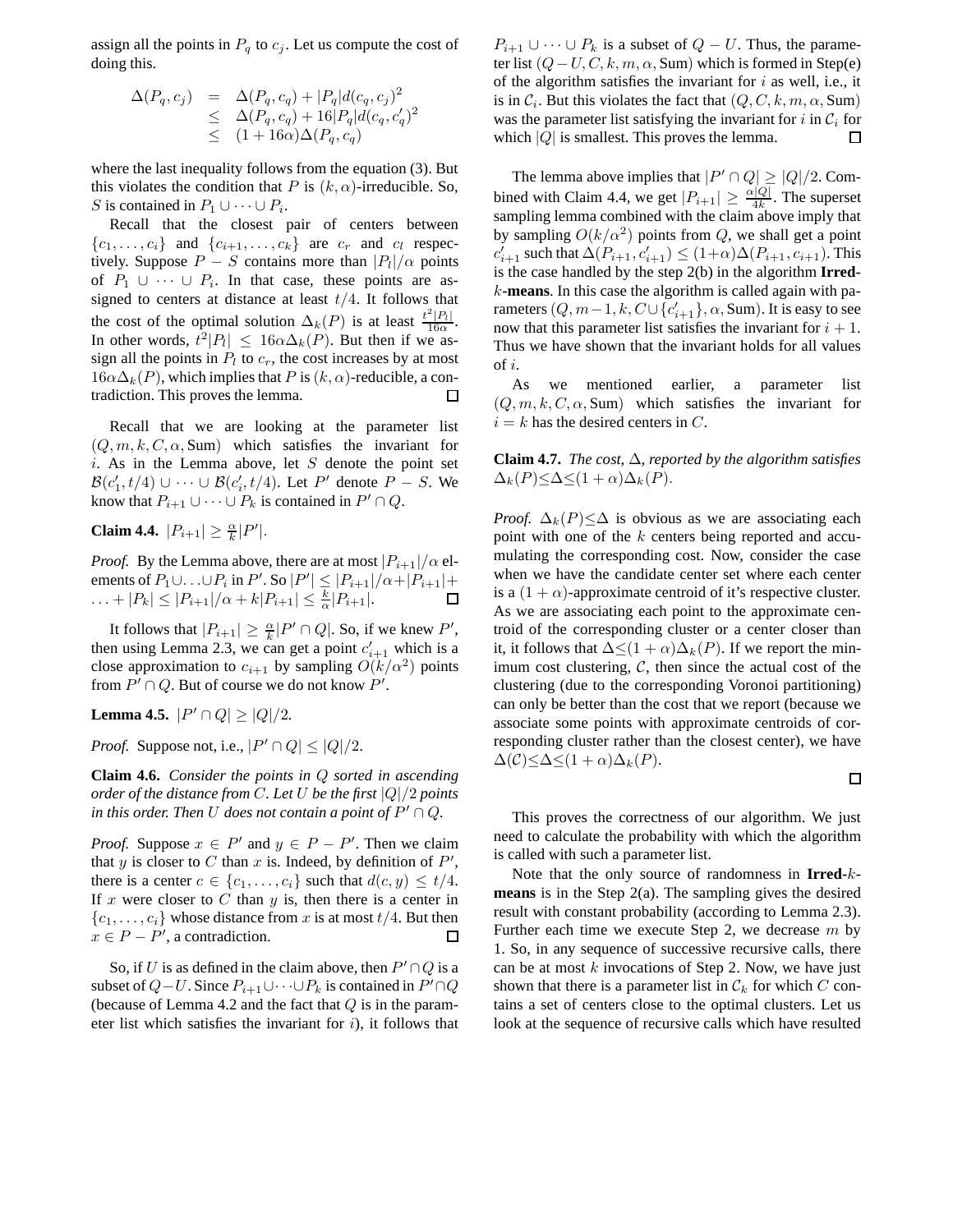in this parameter list. In these sequence of calls, as we mentioned above, there are  $k$  invocations of the random sampling. Each of these work correctly with constant probability. Therefore, the probability that we actually see this parameter list during the execution of this algorithm is  $\gamma^k$  for some constant  $\gamma$ . 口

Now we establish the running time of our algorithm.

**Theorem 4.8.** *The algorithm* **Irred-**k**-means** *when called with parameters*  $(P, k, k, \emptyset, \alpha, 0)$  *runs in time*  $O(2^{(k/\alpha)^{O(1)}}dn)$ , where  $n = |P|$ .

*Proof.* Let  $T(n, m)$  be the running time of our algorithm on input  $(Q, m, k, C, \alpha, Sum)$  where  $n = |Q|$ . Then in Step 2(b), we have  $u(k, \alpha)$  subsets of the sample, where  $u(k, \alpha) = O(2^{(k/\alpha)^{O(1)}})$ . Computation of a centroid of any set  $S'$  in Step 2(b) takes  $O(d)$  time. Steps 3(a)-(d) take  $O(nd)$  time. Therefore we get the recurrence

$$
T(n,m) = O(u(k, \alpha))T(n, m-1) + T(n/2, m) + O((n+u(k, \alpha))d).
$$

It is not difficult to show from this that  $T(n, k)$  is  $O(2^{(k/\alpha)^{O(1)}}dn).$  $\Box$ 

We can now state our main theorem.

**Theorem 4.9.** *A*  $(1+\varepsilon)$ *-approximate k-means clustering of a* point set P in  $\mathbb{R}^d$  can be found in time  $O(2^{(k/\varepsilon)^{O(1)}}dn)$ , *with constant probability.*

*Proof.* We can run the algorithm **Irred-** $k$ -means  $c^k$  times for some constant  $c$  to ensure that it yields the desired result with constant probability. This still keeps the running time  $O(2^{(k/\alpha)^{O(1)}}dn)$ . So let us assume this algorithm gives the desired solution with constant probability.

Notice that the running time of our main algorithm in Figure 1 is also  $O(2^{(k/\alpha)^{O(1)}}dn)$ . We just have to show that it is correct.

Let i be the highest index for which P is  $(i, \alpha)$ irreducible. So, it follows that

$$
\Delta_i(P) \le (1+32\alpha)\Delta_{i+1}(P) \le \cdots \le (1+32\alpha)^{k-i}\Delta_k(P).
$$

Further, we know that the algorithm **Irred-**k**-means** on input  $(P, i, i, \emptyset, \alpha, 0)$  yields a set of i centers C for which  $\Delta(P, C) \leq (1 + \alpha) \Delta_i(P)$ . Therefore, we get a solution of cost at most  $(1+32\alpha)^k \Delta_k(P)$ . Note that  $(1+32\alpha)^k =$  $(1 + \varepsilon/2k)^k \le 1 + \varepsilon$ . This proves the theorem.  $\Box$ 

# **5. Concluding remarks**

Our algorithm is very well suited for handling outliers in fact, it becomes simpler.

Using the notion of balanced clusters in conjunction with Lemma 2.2, by eliminating at most  $(1+\mu)\gamma|P|$  outliers, we can approximate the cost of the optimal  $k$ -means clustering with at most  $\gamma$ |P| outliers.

An interesting direction for further research is to extend our methods for other clustering problems. Also, it is an open problem to get a polynomial time  $(1 + \varepsilon)$ approximation algorithm for the k-means clustering problem when  $n, k$  and  $d$  are not constants.

### **References**

- [1] S. Arora, P. Raghavan, and S. Rao. Approximation schemes for euclidean k-medians and related problems. In *Proceedings of the thirtieth annual ACM symposium on Theory of computing*, pages 106–113. ACM Press, 1998.
- [2] V. Arya, N. Garg, R. Khandekar, K. Munagala, and V. Pandit. Local search heuristic for k-median and facility location problems. In *Proceedings of the thirty-third annual ACM symposium on Theory of computing*, pages 21–29. ACM Press, 2001.
- [3] M. Bādoiu, S. Har-Peled, and P. Indyk. Approximate clustering via core-sets. In *Proceedings of the thiryfourth annual ACM symposium on Theory of computing*, pages 250–257. ACM Press, 2002.
- [4] M. Bern and D. Eppstein. Approximation algorithms for geometric problems. pages 296–345, 1997.
- [5] A. Broder, S. Glassman, M. Manasse, and G. Zweig. Syntactic clustering of the web. In *Proc. of 6th International World Wide Web Conference*, 1997.
- [6] W. F. de la Vega, M. Karpinski, C. Kenyon, and Y. Rabani. Approximation schemes for clustering problems. In *Proceedings of the thirty-fifth annual ACM symposium on Theory of computing*, pages 50–58. ACM Press, 2003.
- [7] S. Deerwester, S. Dumais, G. Furnas, T. Landauer, and R. Harshman. Indexing by latent semantic analysis, 1990.
- [8] R. O. Duda, P. E. Hart, and D. G. Stork. *Pattern Classification*. Wiley-Interscience Publication, 2000.
- [9] C. Faloutsos, R. Barber, M. Flickner, J. Hafner, W. Niblack, D. Petkovic, and W. Equitz. Efficient and effective querying by image content. *J. Intell. Inf. Syst.*, 3(3-4):231–262, 1994.
- [10] S. Har-Peled and S. Mazumdar. On coresets for k-means and k-median clustering. In *Proceedings of the thirty-sixth annual ACM symposium on Theory of computing*, pages 291– 300. ACM Press, 2004.
- [11] M. Inaba, N. Katoh, and H. Imai. Applications of weighted voronoi diagrams and randomization to variance-based kclustering: (extended abstract). In *Proceedings of the tenth annual symposium on Computational geometry*, pages 332– 339. ACM Press, 1994.
- [12] S. Kolliopoulos and S. Rao. A nearly linear time approximation scheme for the euclidean k-medians problem. In *Proceedings of the 7th European Symposium on Algorithms*, pages 326–371, 1999.
- [13] J. Matousek. On approximate geometric k-clustering. In *Discrete and Computational Geometry*, pages 61–84, 2000.